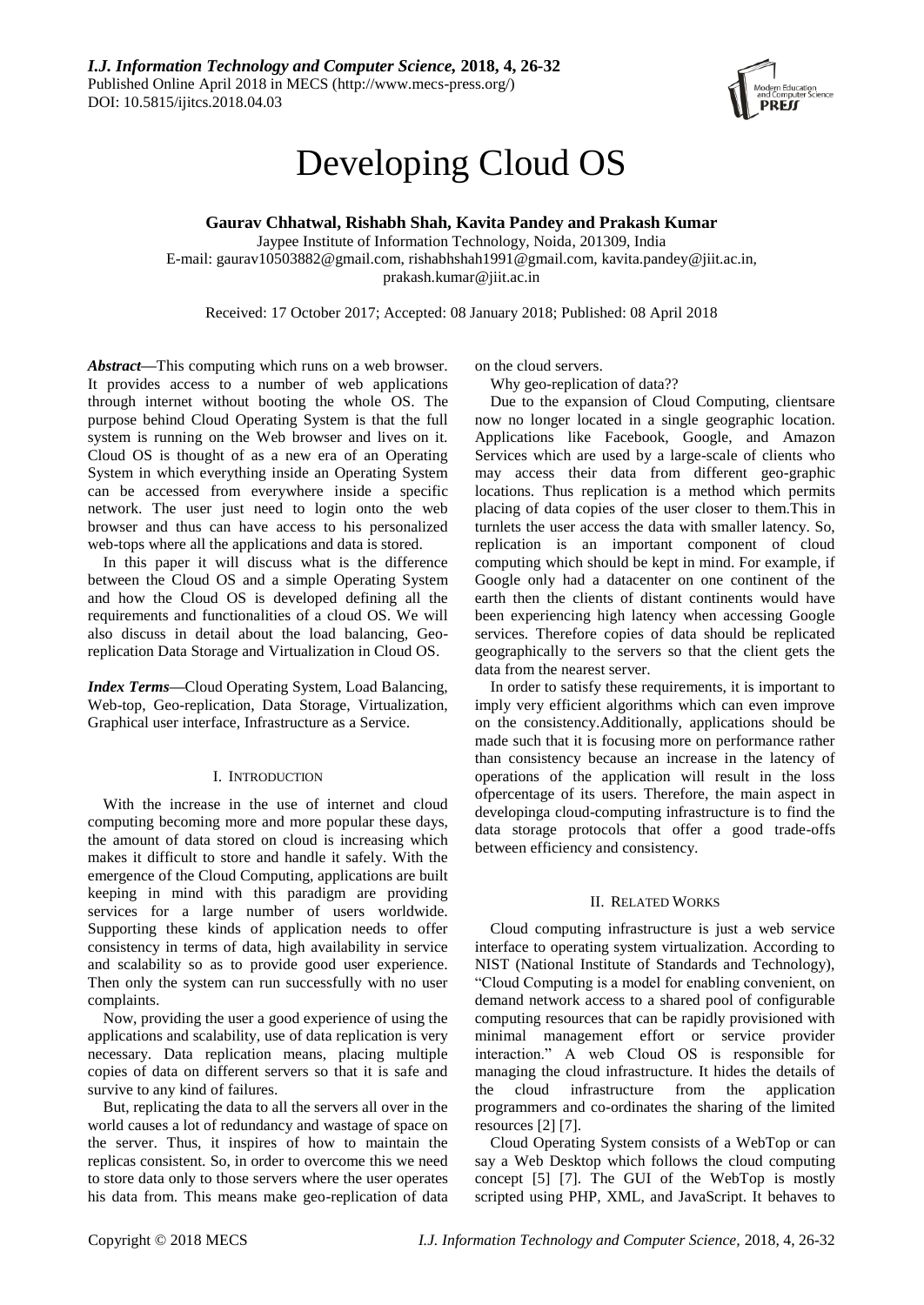be a platform for web applications which are written using the Cloud Computing concepts. It gives a look of a Desktop environment which has applications and system utilities. It can again be accessed by the portable devices via its mobile front end. The Cloud Operating System lets the user to upload his files and work with them no matter where he is. There are number of benefits of using Cloud OS [7]:

- The Cloud OS will deliver a fully featured and functional Workspace as a Service (WaaS) that brings consumers to move their desktop experience online on any browsers [2].
- Worldwide availability of Cloud Operating Systems
- Dynamic design: The GUI can be customized as per the needs.
- Extensive Applications: Multimedia applications, Network applications, Office applications and Chat apps, all are available.
- Remote storage availability: Files can be stored over the internet through the file browser and can be edited.

Now coming onto the backend, the development of Cloud OS architecture has been a key issue. A number of key features should be embedded into the architecture for more efficient working of Cloud OS that may involve Load Balancing, Virtualization, Geo-replication Data Storage, Scheduling, Memory management [14] and more.

In this paper, it is argued for an approach to develop an efficient and more balanced architecture for Cloud OS that would resolve the following issues:

- How the user will be able to interact with the Cloud OS?
- How the storage drives on the Cloud OS will be handled?
- How the Cloud computing resources can be efficiently used and how to reach to the maximum profits?
- How to enable efficient resource sharing for applications running on different OS?
- How to avoid data loss in cloud storage increase the availability of servers?

In SECTION II, related works in this area are discussed. SECTION III discusses the proposed algorithm alongwith the components used in our architecture. Different techniques/modules that can be applied or used to resolve these issues are elaborated. Additionally, the requirements and assumptions involved in these technologies are enlisted. It is also discussed on how these techniques can change the output's efficiency. In SECTION IV, it is discussed that how these techniques altogether can give birth to a number of different designs of Cloud OS architectures for more efficient and balanced working environment.

For the user to work on the Cloud OS, the user needs

an interface to interact with it. So a module is proposed that can be developed using languages such as JavaScript, CSS, and HTML etc. The module is named as a WebTop [7].

The WebTop is a virtual desktop environment running in a web browser or similar client application. The WebTop should not be confused with the actual Operating System. Its interface looks like any desktop computer only that viewed in a browser, might be a Windows design or an IOS design or any customized design of your own [5]. WebTop may consist of a video player, audio player, a text editor, MS Office, and many other web applications. It also displays the dashboard of the user specifying its memory, CPU usage etc. On the Cloud OS WebTop the web applications, cloud storage drives, configuration, settings, and access privileges reside remotely over the network. Major part of the computing takes place remotely and not on the WebTop. The WebTop is used mainly for displaying and for input purpose.

To handle the storage drives on the Cloud OS, a number of open source tools are available in the market providing Infrastructure as a Service [2]. The same can be developed ourselves which will be solving the same purpose. Also, one can go for Amazon, Rackspace, Joyent, VMWare, Microsoft and few more which are the renowned cloud IaaS providers in the world. These companies give their own platform and framework to work upon them and customize it. They are easy to use as well. Along with these there are few opensource tools like Owncloud, Cloudstack, and Openstack etc. These can also be used as an IaaS tool for our cloud storage [4]. But what it needs is to customize it own way. Even company like Rackspace is also based on the framework of Openstack.

What proposed in this paper is using of open source software as an IaaS tool. Now, the purpose of this IaaS tool is to sync the cloud drive of the user with his WebTop, so that the cloud drive can be treated as My Computer in Windows[1][3]. This cloud drive is the cloud storage tool. Thus, accessing all the files and folders of a user can be made whenever and wherever he wants. Coming to the other aspect of IaaS tool, the physical memory, allocation to the user is also done through this IaaS tool only. There would be upto certain limit of physical memory benefits given to a user as free (like 512MB RAM and 1GB of free space). But after this limit to upgrade there would be premium charges as per his requirements. So it might be a case where the end user would be getting a high speed mobile OS to work which is better than the general PC.

To enable efficient resource sharing for applications running on different OS, we can do virtualization. With help of virtualization, multiple VMs are created on a single machine and which runs different/same OS on different VMs. These VMs have the capability to share resources i.e. Memory and CPU of the machine among each other [6].

Virtualization is a key aspect of cloud computing. Without virtualization it is very difficult to provide the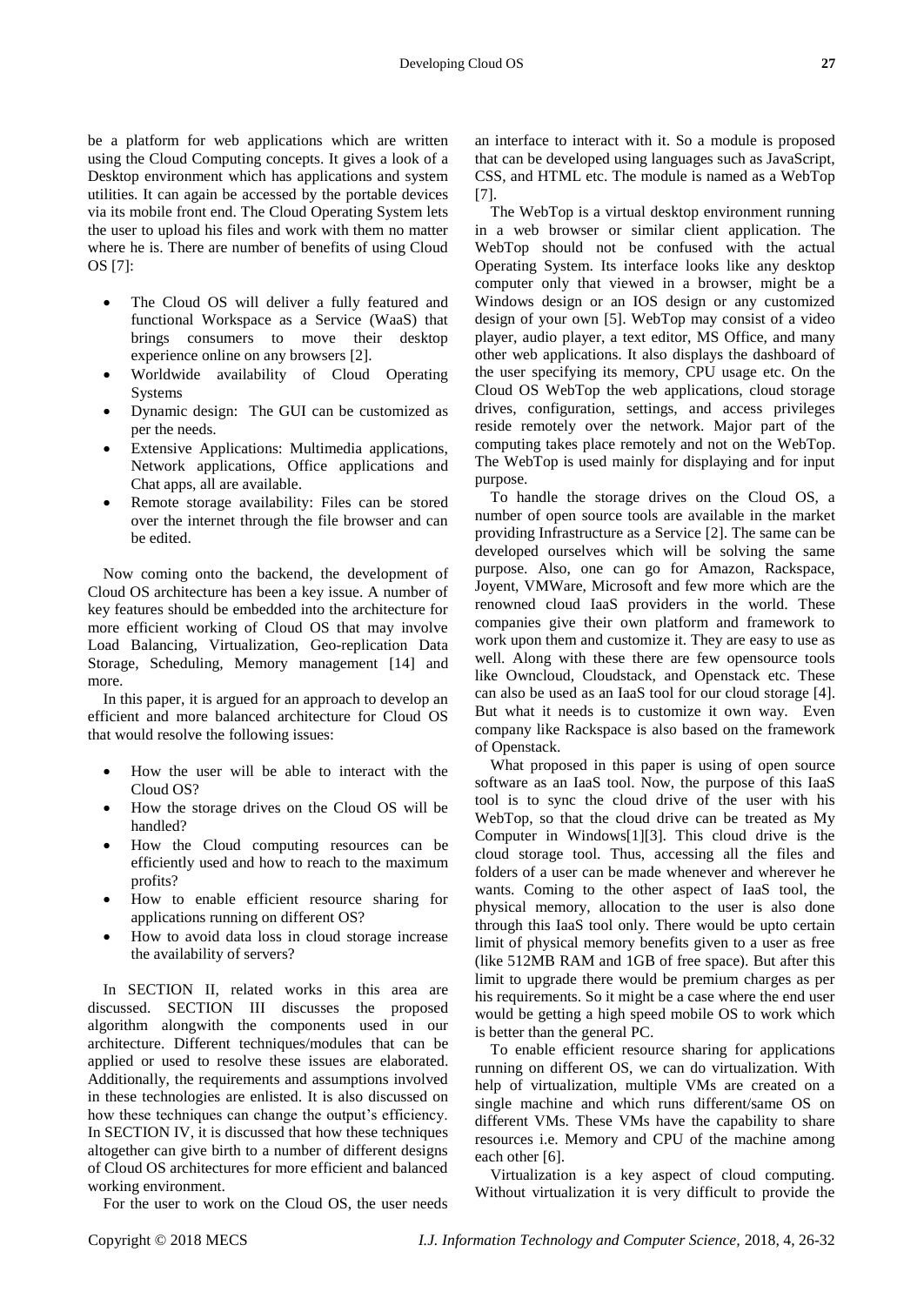delivery of the services to the users. Because virtualization provides a platform for optimizing complex IT resources in a scalable manner, it makes cloud computing quite cost effective.

Virtualization is simply running multiple operating system and applications all together on the same server at the same time [10].

There are many virtualization tools that exist in the market. VMware is the biggest tool used for virtualization. Virtualization can also be done through Xen and Qemu in the Linux based OS. Other tools and techniques also exist to do virtualization. Virtualization for Cloud OS is done in the server part where multiple servers are needed to serve the request of the client. As multiple servers are needed virtualization is done on all the servers to run different OS on them. Now these OS's are responsible to respond to the client's request. The virtual machines which are made on the server can be configured of different physical memory. So now each Virtual machine is independently able to run the applications on the server side which in turn would be serving the client's request if it is called upon and set in action [9]. Other aspect of virtualization can be used in the IaaS module. The hardware can also be virtualized for the storage part. This storage of data is synced with the virtualized server which will be later discussed in the synchronization module.

#### III. PROPOSED ALGORITHM

Cloud computing resources are used efficiently to gain the maximum profits with the help of efficient load balancing algorithm which has been one of the Cloud computing service providers ultimate goals. Throttled load balancer maintains a record of the state of each VM (idle/busy). If a request arrives concerning the allocation of virtual machine or to use an application running on a virtual machine Load balancer sends the Id of VM to data center controller. Active monitoring Load balancer identifies the least loaded VM. In the proposed algorithm, the four major factors i.e., CPU Utilization, RAM Utilization, Memory Utilization and Network Utilization play a very important role in calculation of load for a specific VM.

The proposed algorithm is named as "Application Prioritized Load Balancer". In this algorithm, load is calculated based on the different types of applications provided. Different applications may have different priorities for CPU, RAM, Memory and Network Utilization. Let us define these priorities as  $Pr_{CPU} Pr_{RAM}$ ,  $Pr<sub>MEM</sub>$  and  $Pr<sub>NET</sub>$ . From these priorities total of 32 combinations of priorities is possible depending upon the type of application used.

So the algorithm can be defined as:

Let the no. of Virtual Machines be n. Let VM[ ] stores the IP address of all VMs. Let Load[ ] stores the Load of all VMs Let CPUutilization be the CPU Utilized at that point of time in the unit '%' Let RAMutilization be the RAM Utilized at that point of time in the unit '%' Let MEMutilization be the Memory Utilized at that point of time in the unit '% Let NETutilization be the Network Utilized at that point of time in the unit '%' Bool b; For i->n { b=Connect\_VM[i];  $If(b == True)$ {  $Load[i] = PrCPU * CPU utilization + PrRAM * RAM utilization$ + PrMEM \* MEMutilization + PrNET \* NETutilization; } } Lest\_Load\_VMPos = Least\_Value (Load);

Server\_VM\_ToUser (VM [Lest\_Load\_VMPos]]);

For example: If we have a gaming cricket application that uses high graphics that user wants to use so we can say that  $Pr_{CPU} > Pr_{RAM} > Pr_{NET} > Pr_{MEM}$ 

So, let us assume that

$$
Pr_{CPU} = 4, Pr_{RAM} = 3, Pr_{NET} = 2, Pr_{MEM} = 1
$$

So,

$$
Load = 4 * CPU_{utilization} + 3 * RAM_{utilization} + 1 * MEM_{utilization} + 2 * NET_{utilization};
$$

Hence the Load for different types of application will vary, providing better accuracy and results. Therefore User will be able to use the application with good quality experience resulting in efficient resource allocation

#### *A. Geo-Replication Data Storage*

With the increase in the use of Cloud users the data is also increasing in a tremendous rate which makes it difficult to store and handle it safely. To provide the user a good experience of using the applications and scalability, use of data replication is very necessary. Data replication means, placing multiple copies of data on different servers so that it is safe and survive to any kind of failures. Secondly, the data copy is placed closer to the user so that data can be accessed with smaller latency. But now the point is, why replicating the data to all the servers? It causes a lot of redundancy and wastage of space on the server by storing the same data. Applications are being more focused on performance factor because an increase in latency results in loss of percentage of the user. It is becoming a key factor to find a data storage protocol that offers both consistency and efficiency. Thus, a better idea is being proposed to store the data on the server according to the user's geo-graphic location.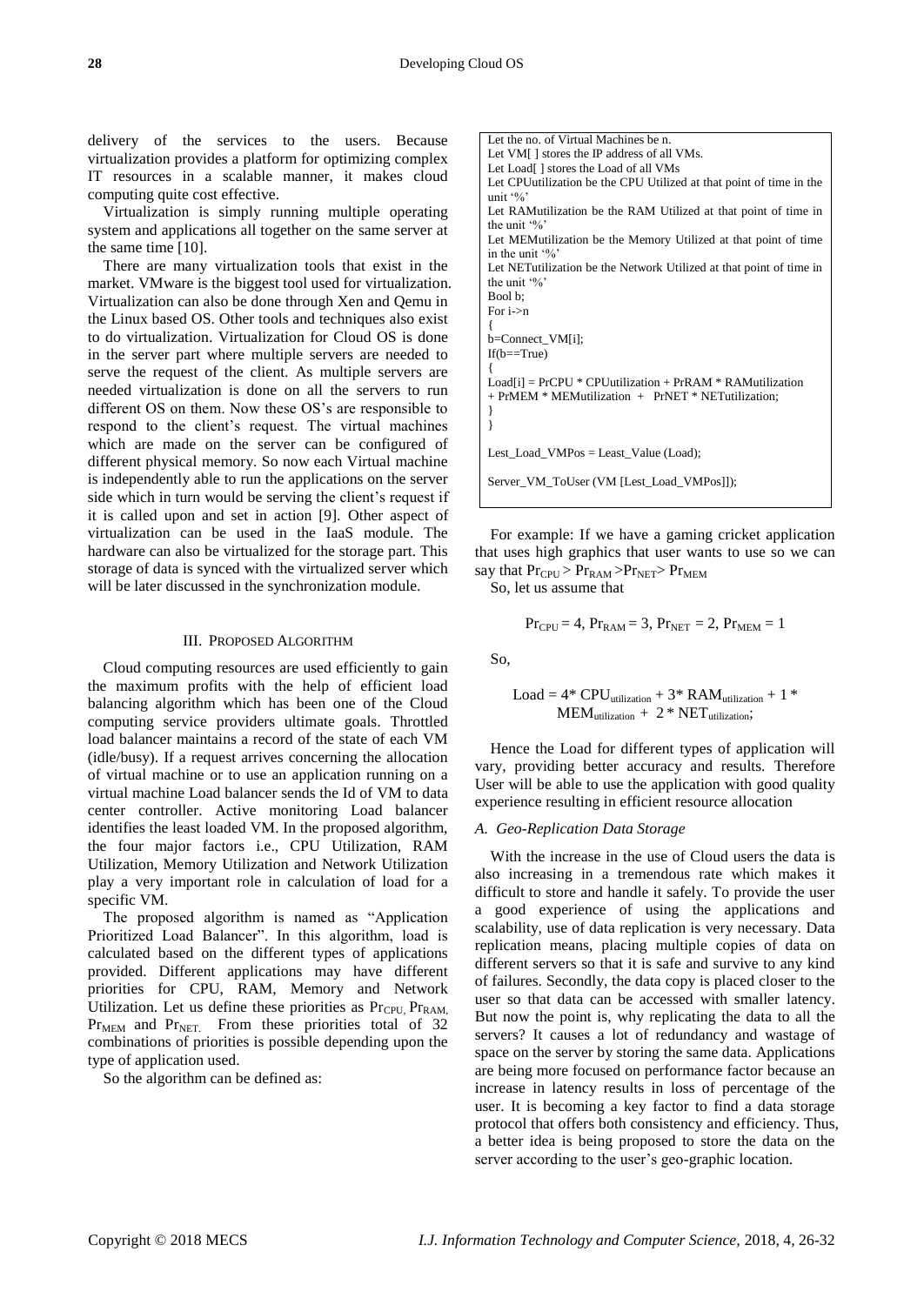

Fig.1. Server Initiated Replicas

# *Algorithm/Approach Proposed:*

User Enters user id/password for Cloud OS

Lat -> Find Latitude of the User from where he logged into Long -> Find Longitude of the User from where he logged into N -> no of servers

 $Server[N] \geq$  Contains the geographic co-ordinates of the servers Distance $[N] \rightarrow Map$  distance of each server co-ordinates with the user co-ordinates (Long & Lat)

For (int i=0;  $i < N$ ;  $i++$ )

{

Code to sort the Distance array (Distance [N]) }

Si -> Closest server according to the user's coordinates. Thus, data is stored in the server Si.

 $Sj$   $\geq$  Second closest server according to the user's coordinates. Thus, data is replicated from the server Si. (Might me more servers according to the need)

User Lat, Long co-ordinates always monitored when he logs. If the logging location becomes more than a certain threshold value then again the above Steps are repeated and the previous data on the servers is replicated to the new ones and deleted from the old ones.

Note: Everything will be based on the *email\_id* of the user which is to be mapped with the servers and then change gradually.

Now, when the user requests for the data then the data will be retrieved using the same load balancing approach as discussed before between the servers where the data is stored and thus retrieved. The priority set for it will be Network then CPU then RAM and then Memory This in total reduces the redundancy and latency of the data storage system module.

# IV. PROPOSED ARCHITECTURE FOR CLOUD OS

The architecture proposed for Cloud OS is made taking into consideration the virtualization, load balancing, Cloud storage, WebTop, and synchronization models in it. The whole architecture [15] is set up so that there is a smooth functioning of the client's request from his WebTop to the load balancer and then there is a proper sync of his data on the cloud with all the servers and also the requests are served by the VM's of each server in order to maintain the load of the server side VM's. The load balancer is shown in order to see that the resources such as CPU and memory are being efficiently shared

among the VM's.

Now let's discuss the flow of the architecture shown:

(The basic requirement of using the Cloud OS is having an internet connection and a web browser.)

- 1. A user visits the cloud OS webpage through the browser and logs into the cloud OS.
- 2. The Webtop of the user is logged in where all the application icons, his dashboard and cloud drive will be shown.
- 3. Now when these applications are double clicked then the application event is triggered and the application request is forwarded to the load balancer and the load balancer decides which VM will serve the request based on the algorithm chosen for load balancing for efficient resource sharing.
- 4. When the Geo-Replicated cloud drive is opened then the server which is closest to the user's location comes in play and the Server with the least load holding the data of the user serves the request and opens the cloud drive running on the VM.
- 5. If the nearest Cloud storage server is fully loaded as discussed in point E above then the next server nearest to user holding the data serves the request.
- 6. All the Geo-Replicated data storage servers are in sync with each other.
- 7. Hence user can use all the applications smoothly and can access his personal cloud drive in a very short time.
- 8. After finishing his work on Cloud OS, the user can log out from the Cloud Webtop and next he logs in he gets his OS as left last time

# V. ANALYSIS AND RESULT

Load balancing over application servers and Geo Replication over storage servers plays a very important role in making the system more efficient, scalable, reliable and robust. The following analysis shows that the proposed schemes for the two are better and more profitable

*1. Application Prioritized Load Balancing over Application Servers*

Results were recorded for comparing the proposed scheme with basic load calculation algorithm when creating 8 identical VMs with following specifications:

- RAM : 2 GB
- HARD DISK STORAGE SPACE: 50 GB
- HOST OS: Windows 7

On using Load Runner as a tool for generating Load on the system for testing 100 users and getting Response time of applications for proposed as well as basic algorithm as following results were recorded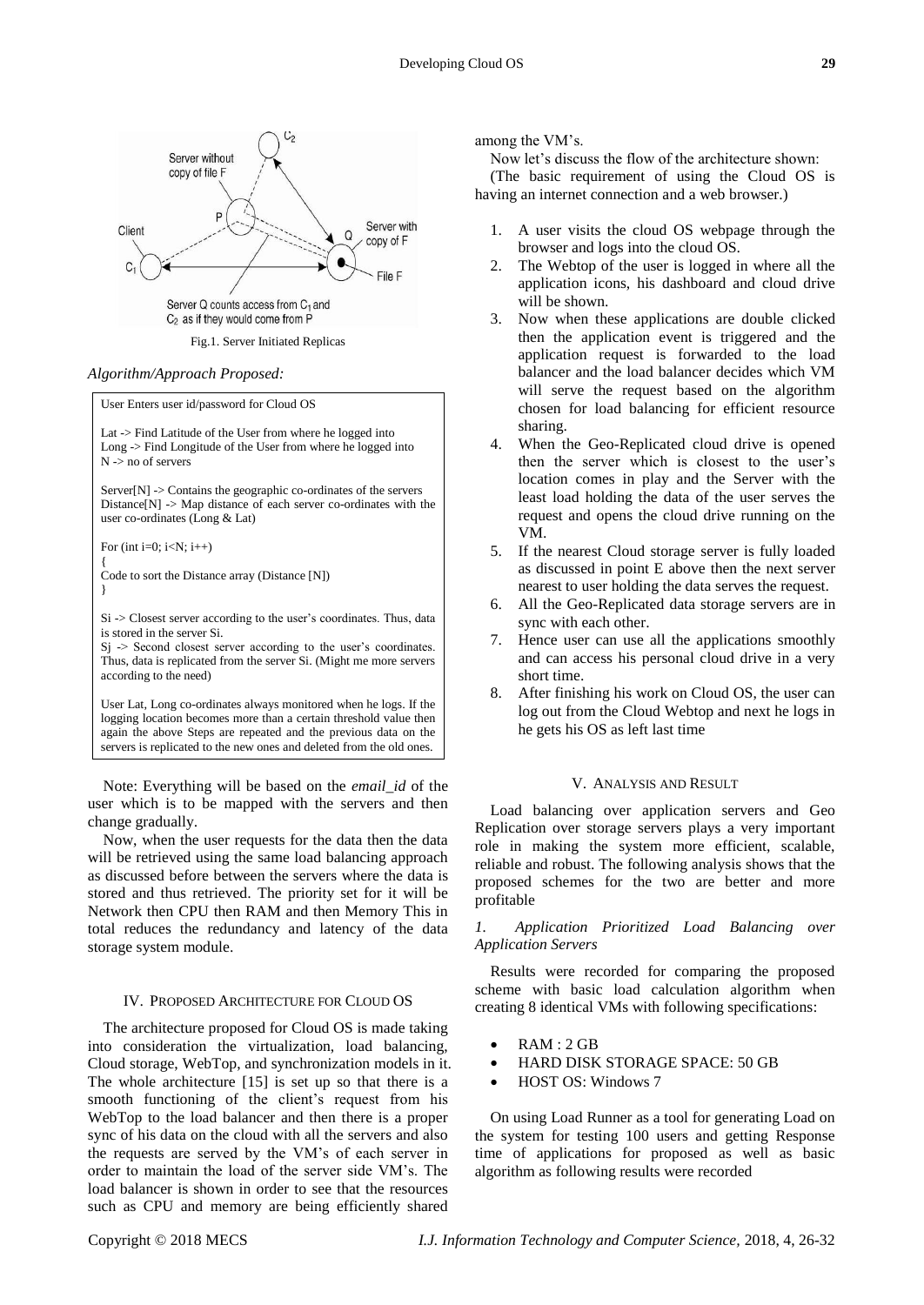

Fig.2. Architecture Proposed for Cloud OS

Table 1. Analysis for Basic Load balancing (CPU Utilization only) with Proposed Load Balancing Algorithm: Application Prioritization.(C-CPU, R-RAM, H-HARD DISK/MEMORY, N-NETWORK

| Application         | Priority of  | Response             | Response     |
|---------------------|--------------|----------------------|--------------|
|                     | Application  | Time for             | Time for     |
|                     | for Proposed | Old Basic            | Proposed     |
|                     | Algorithm    | Algorithms           | Algorithms   |
| Cricket             | <b>CNRH</b>  | 0.9459 sec           | 0.7153 sec   |
| Sudoku              | <b>RNCH</b>  | 0.2538 sec           | 0.1498 sec   |
| Web Editor          | <b>NRCH</b>  | 0.2118 sec           | $0.1006$ sec |
| <b>Image Viewer</b> | <b>RCNH</b>  | 0.3162 sec           | 0.1979 sec   |
| Music Player        | <b>CRNH</b>  | 0.3947 sec           | 0.2499 sec   |
| Snakes and          | <b>RNCH</b>  | $0.2641$ sec         | 0.1746 sec   |
| Ladders             |              |                      |              |
| Chess               | <b>CRNH</b>  | $0.4843 \text{ sec}$ | 0.3152 sec   |
| Video Player        | <b>CRHN</b>  | $0.6179$ sec         | 0.4872 sec   |



Fig.3. Comparison of Old Basic Algorithm based on CPU Utilization with proposed load balancing algorithm i.e. Application Prioritization

Hence the results clearly depict that Application prioritized load balancing algorithm have a lesser response time for same number users which compared for an application resulting in better efficiency and quality.

On doing analysis of the above stated applications for different number of users from 0 to 200, it was being discovered that applications having CPU as their first priority were having similar type of pattern on generating graph for response time vs number of users and applications having RAM as their first or second priority were having similar type of pattern. The patterns for both are:



nse Time - Basic Algo(in se

Fig.4. Pattern for CPU Intensive applications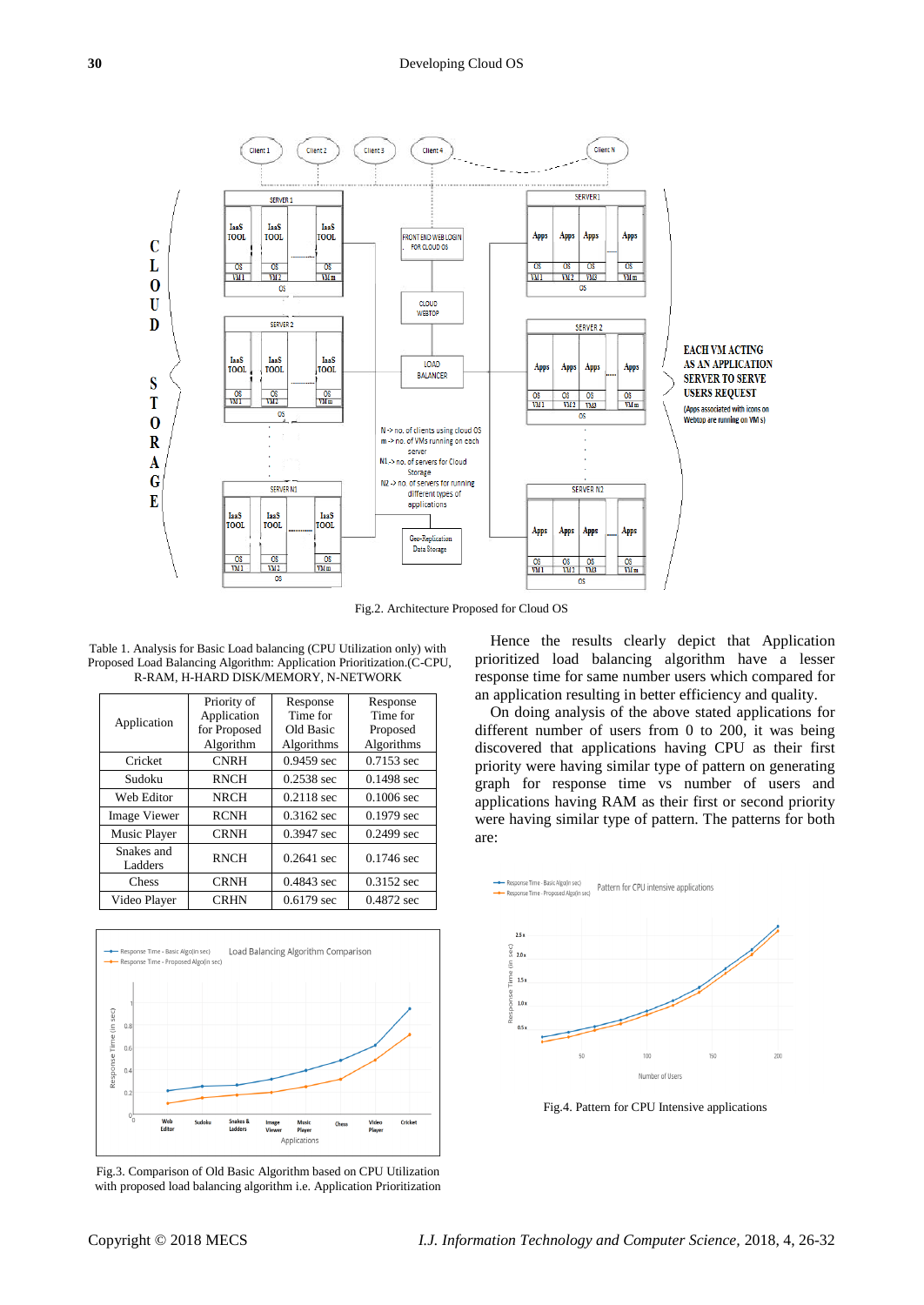

Fig.5. Pattern for RAM Intensive applications

# *2. Geo Replication of Data over Storage Servers*

The Result of Geo-Replication on Data Storage Cloud Servers is very much evident in itself. Where the same data was being stored in N servers now because of georeplicating the data according to user's location, the data is stored in two or three servers. This reduces the redundancy of data storage space on servers.

The other advantage is that, as the data stored is always closer to the user's location thus the latency will be reduced as the data will be fetched among the least loaded server among the geo-replicated cloud servers.

# VI. FUTURE DIRECTION

- Though the architecture of the cloud OS is efficient but there are many issues which can be further improvised.
- The WebTop can be made more realistic to an actual OS if some drivers can be installed. Like a USB drive can be detected.
- Users can deploy their own applications on the OS.
- Providing more applications to the users on the WebTop.
- Load balancing techniques can be improvised further by keeping in consideration environment i.e. Centralized, Distributed or Semi- Distributed.
- Synchronization can be done.
- Efficient memory management techniques can be applied for efficient resource management.
- Process Scheduling can be done in a more efficient manner.

# VII. CONCLUSION

The Cloud OS aims to provide an array of applications which resides on the WebTop itself. The whole environment is that of the desktop which is simply running on a web browser. The best part is that one does not need his personal laptop every time with them as his personal pc is on cloud with the help of Cloud OS. The WebTop is ubiquitous. Along with this features of load balancing and geo-replication of data has been implemented.

The results of the proposed approach which is

application prioritized load balancing clearly shows that the algorithm has lesser response time for the web applications than the normal approach. Secondly, when the data is geo-graphically replicated over the storage servers then the space is saved as redundancy is reduced over the storage servers and even the latency for the user to gets his data is reduced. Altogether this makes the Cloud OS system more robust, powerful and more efficient. Even the user is pleased to use the Cloud OS which is the new era of Cloud Computing

### **REFERENCES**

- [1] C.Eunjeong, B.Chang Seok and L. Jeunwoo "Data synchronization between adjacent user devices for personal cloud computing" Consumer Electronics (ICCE), 2012 IEEE International Conference, pp. 49-50, Jan 2012
- [2] Chandra D.G and Malaya D.B, "A Study on Cloud OS " Communication Systems and Network Technologies (CSNT), 2012 International Conference, pp. 692-697, May 2012
- [3] C.Jun, W.Xing, Z.Shilin, W.Zhang and N.Yanping, "A Decentralized Approach for Implementing Identity Management in Cloud Computing" Cloud and Green Computing (CGC), 2012 Second International Conference, pp.770-776, 1-3 Nov. 2012
- [4] Y.Hyun-Suk, Yvette E. Gelogo and K.J.Kyung, "Securing Data Storage in Cloud Computing", Journal of security engineering, pp. 251-260, 2012
- [5] Mladen A. Vouk, "Cloud Computing Issues,Research and Implementations" Journal of Computing and Information Technology - CIT, pp. 235-246, 2008
- [6] G.Jun-wei, Dying-long and F.Yi-qiu , "Research on Storage Virtualization Structure in Cloud Storage Environment,"Multimedia Technology (ICMT), 2010 International Conference, Osaka, pp. 1-4, 19-23 April 2010.
- [7] P.Fabio, B.Peter, D. Alessandro, J. Nico, S. Thanos and S.Moritz, "Towards a Cloud Operating System", Network Operations and Management Symposium Workshops (NOMS Wksps), 2010 IEEE/IFIP, pp.335 - 342, 19-23 April
- [8] S.Prof.Meenakshi and S.Pankaj,"Performance Evaluation of Adaptive Virtual Machine Load Balancing Algorithm", International Journal of Advanced Computer Science and Applications, Vol. 3, No.2, 2012, pp. 86-88, 2012.
- [9] R.Haozheng, L.Yihua and Y.Chao, "The load balancing algorithm in cloud computing environment", Computer Science and Network Technology (ICCSNT), 2012 2nd International Conference, pp.925 - 928, 29-31 Dec. 2012.
- [10] X.Yuping, Z.Yongzhao, "Virtualization and Cloud Computing" , Future Wireless Networks and Information Systems, Lecture Notes in Electrical Engineering Volume 143, pp 305-312 , 2012.0
- [11] P.Stuedi, I.Mohomed and D.Terry, "WhereStore: Location-based Data Storage for Mobile Devices Interacting with the Cloud" Proceedings of the 1st ACM Workshop on Mobile Cloud Computing & Services: Social Networks and Beyond in New York, USA, 2010.
- [12] Dahnert, A. "HawkEyes: An advanced IP Geolocation approach: IP Geolocation using semantic and measurement based techniques" Cybersecurity Summit (WCS), 2011 Second Worldwide in London, pp.  $1 - 3$ , 1-2 June 2011.
- [13] Lin, G.; Deze, Z.; Peng, L.; & Song, G., "Cost Minimization for Big Data Processing in Geo-Distributed Data Centers" Emerging Topics in Computing, IEEE